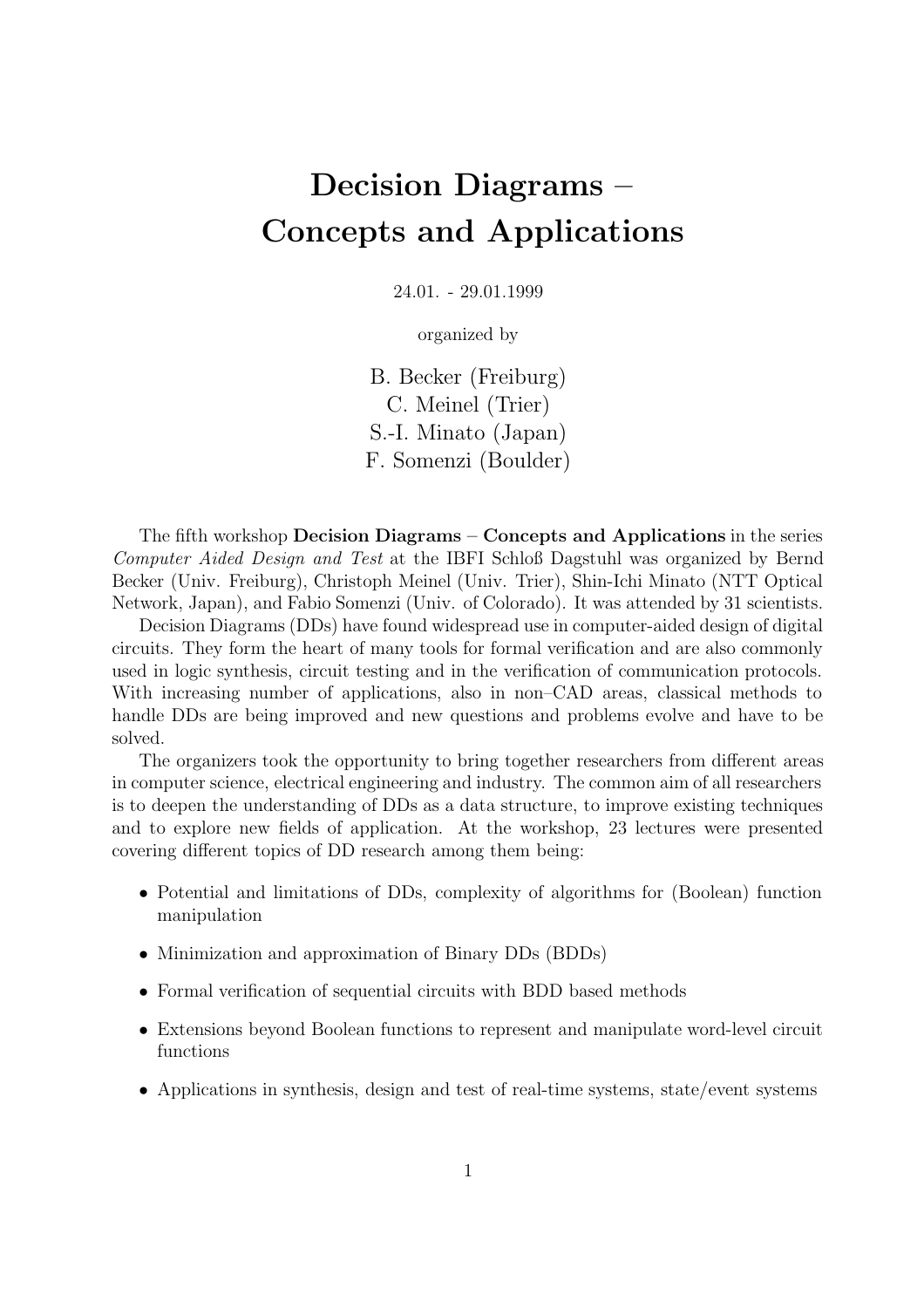There were many discussions concerning challenging open questions — at universities and in industry as well — and future directions of research in the DD area.

As always, Schloß Dagstuhl and its staff provided a very convenient and stimulating environment for the workshop. The organizers wish to thank all those who helped in establishing this excellent research atmosphere.

More detailed information including some full papers can be found on the WWW-pages with the URL:

http://www.informatik.uni-freiburg.de/ira/events/design and test 99/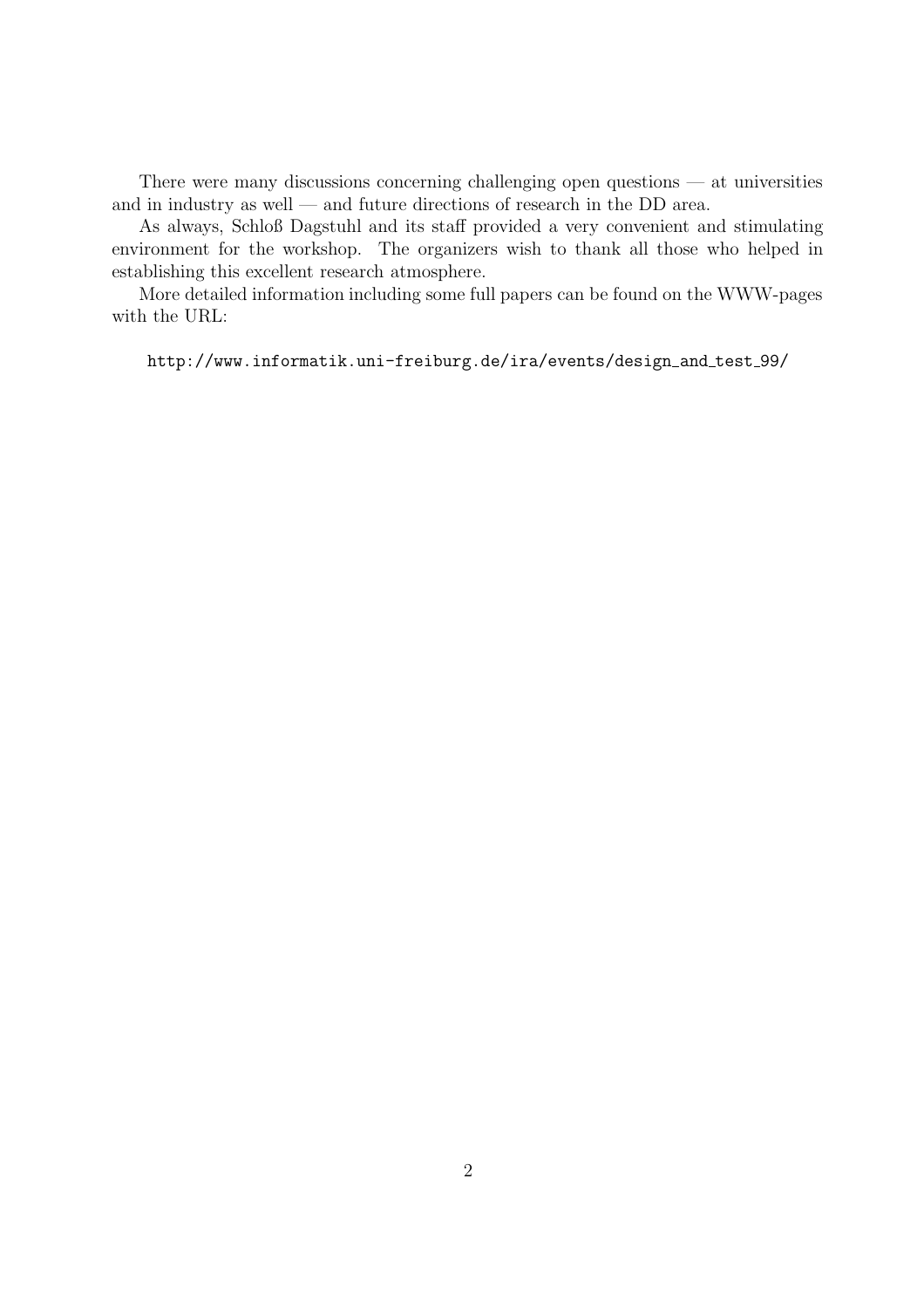## **Contents**

| $\mathbf{1}$ | $Teaching BDDs$ – Some Instructive Examples                                                                    | $\overline{\mathbf{4}}$ |
|--------------|----------------------------------------------------------------------------------------------------------------|-------------------------|
| $\bf{2}$     | A New Framework for Dynamic Variable Reordering in Reachability<br>Analysis                                    | $\overline{4}$          |
| $\bf{3}$     | <b>Accelerating Variable Reordering</b>                                                                        | 5                       |
| 4            | Nonapproximability Results for OBDD- and FBDD-Minimization                                                     | $\mathbf{5}$            |
| 5            | <b>Minimization of Free BDDs</b>                                                                               | 6                       |
| 6            | On a Method to Accelerate Functional Decompositions                                                            | 6                       |
| 7            | Synthesis of controllers from Interval Temporal Logic specification and<br>application to C program validation | 7                       |
| 8            | Verification of Hierarchical State/Event Systems using Reusability and<br>Compositionality                     | $\overline{7}$          |
| 9            | Guided Search for LTL model checking                                                                           | 8                       |
|              | 10 Using Lower Bounds during BDD Minimization                                                                  | 8                       |
|              | $11$ OHO $-$ OBDD Heuristics Online                                                                            | 9                       |
|              | 12 More Bad BDD Ideas                                                                                          | 9                       |
|              | 13 An Implicit Method of Boolean Resubstitution in Multi-Level Logic Syn-<br>thesis                            | 11                      |
|              | 14 In-Place Power Optimization for LUT Based FPGAs                                                             | 11                      |
|              | 15 Symbolic BDD techniques for Exact Scheduling                                                                | 12                      |
|              | 16 MORE good BDD ideas                                                                                         | 12                      |
|              | 17 Improving Reachability Analysis by means of Activity Profiles                                               | 13                      |
|              | 18 Approximate Reachability Don't Cares in Model Checking                                                      | 13                      |
|              | 19 Decision Diagrams and Division                                                                              | 14                      |
|              | 20 A Word-Level graph manipulation Package                                                                     | 14                      |
|              | 21 Automatic Test Derivation for Real-Time Systems                                                             | 15                      |
|              | 22 Satisfiability on a netlist of BDDs                                                                         | 15                      |
|              | 23 Minimization and Approximations of Binary Decision Diagrams                                                 | 16                      |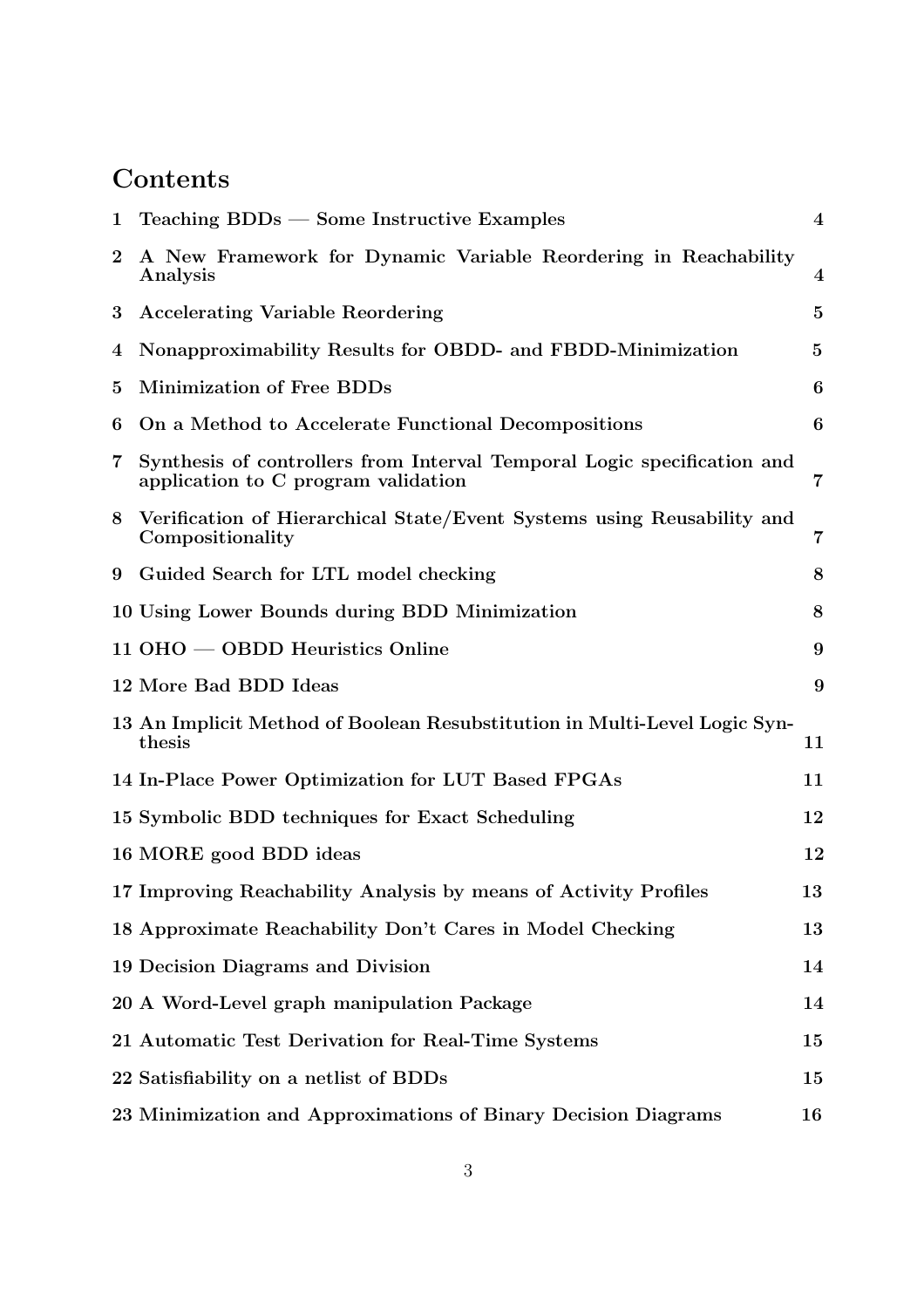#### 1 Teaching BDDs — Some Instructive Examples

Ingo Wegener, Universität Dortmund

It is well accepted that BDDs have a lot of applications. Therefore, BDDs have become a main topic of lectures. For this reason, instructive examples are necessary to explain the structural behavior of algorithms and models. In this talk examples as simple and clearly structured are presented for the following topics:

- worst case examples for apply and compose, even if the result is a constant function,
- worst and best case examples for sifting,
- an example where sifting increases the size before decreasing it,
- examples with many bad orderings and some good ones,
- examples where one BDD model has polynomial size while others have exponential size.

## 2 A New Framework for Dynamic Variable Reordering in Reachability Analysis

Hiroyuki Higuchi, Fujitsu Laboratories LTD

Sifting-based dynamic variable reordering drastically reduces BDD sizes during reachability analysis, mainly because each image computation handles different state sets in general and requires different variable orderings. However, it requires much computation time to reorder the variables. This is a bottleneck to apply symbolic traversal to practical examples.

In this talk a new dynamic variable reordering framework for reachability analysis is presented. In this framework a next state variable is reordered once in each image computation just before the variable is put into the partial products. Reordering of a next state variable is done efficiently by finding a good position for the variable using structural information of BDDs of the partial product and partitioned transition relations.

Several experimental results are given to demonstrate the effectiveness of the proposed framework. Methods to find a good position for a next state variable are also discussed in details.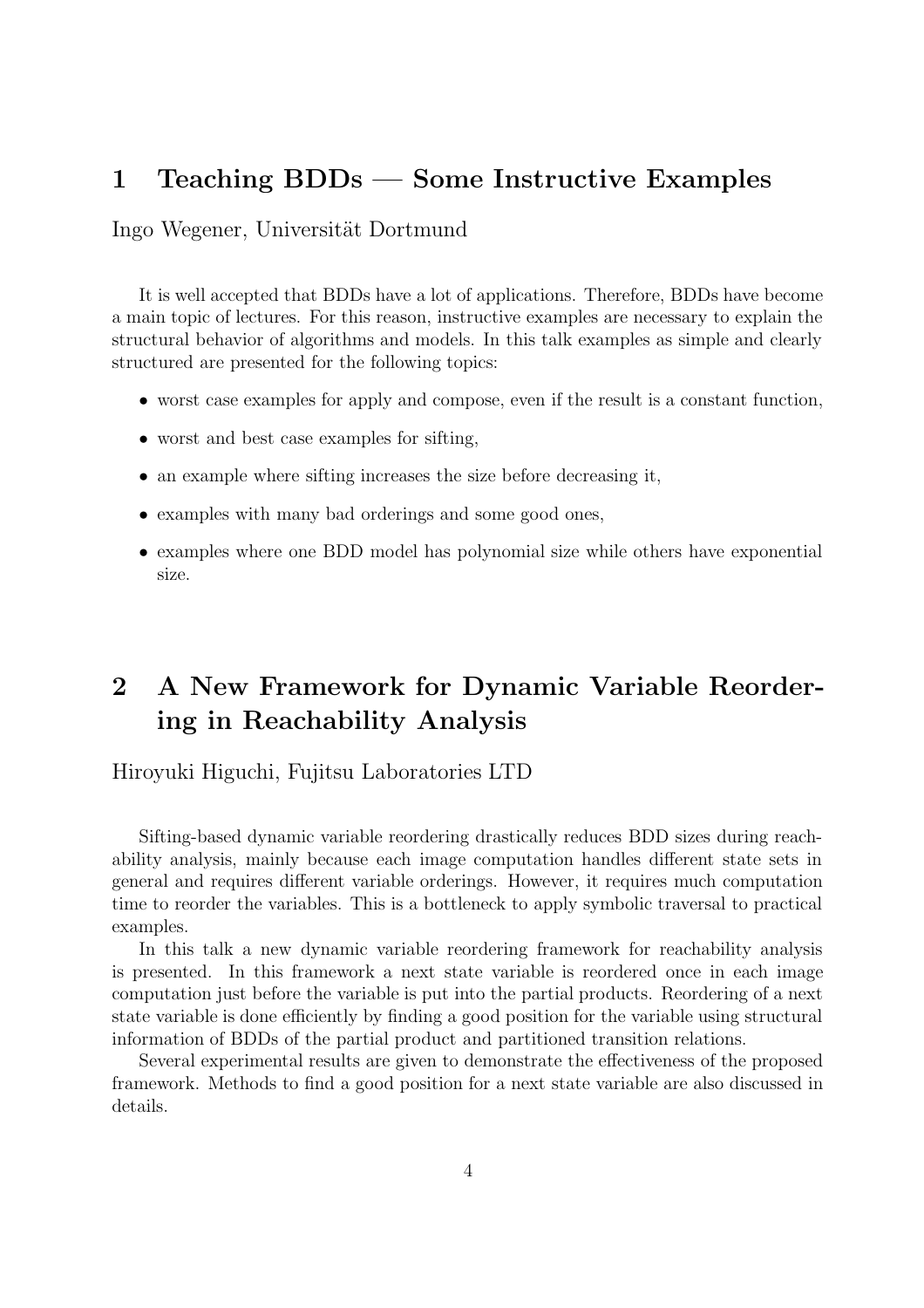#### 3 Accelerating Variable Reordering

Christian Stangier, Universität Trier

Model Checking and reachability analysis are widely used techniques in verification of sequential circuits, reactive systems, protocols, etc. OBDDs allow a symbolic representation of the system that may bypass the state space explosion problem of larger systems. As the size of OBDDs and also the computation time depends on the order of the input variables, the verification may only succeed if a well suited variable order is chosen. Since the characteristics of the represented functions are changing, the variable order has to be adapted dynamically. Unfortunately, dynamic variable reordering strategies are often very time consuming and sometimes do not provide any improvement of the OBDD representation.

We present two techniques — "Block Restricted Sifting" and "Sample Sifting" — that substantially accelerate the reordering process by using either easily computable structural or implicit semantical information about the represented functions.

## 4 Nonapproximability Results for OBDD- and FBDD-Minimization

#### Detlef Sieling, Universität Dortmund

The variable ordering problem for OBDDs is the problem to compute a variable ordering minimizing the OBDD size of a function given by an OBDD. Its complexity is of theoretical and practical importance because the choice of the variable ordering can decide between polynomial or exponential OBDD size and between success or failure of an application. The known NP-hardness results do not exclude polynomial time approximation algorithms for the variable ordering problem, i.e. algorithms which guarantee to obtain variable orderings for which the OBDD size is larger than the optimum by at most some constant factor. The main result is that the existence of such an algorithm implies  $P=NP$ . Hence, we get a justification to use heuristics and to give up the search for approximation algorithms for the variable ordering problem.

Besides OBDDs, Free BDDs (FBDDs) can be used as a data structure for Boolean functions. The manipulation of FBDDs is efficient if only FBDDs respecting a fixed graph ordering are used. Graph orderings are a generalization of variable orderings. Hence, we get the problem of minimizing FBDDs and of optimizing graph orderings for a function given by an FBDD. The other main result is that polynomial time approximation schemes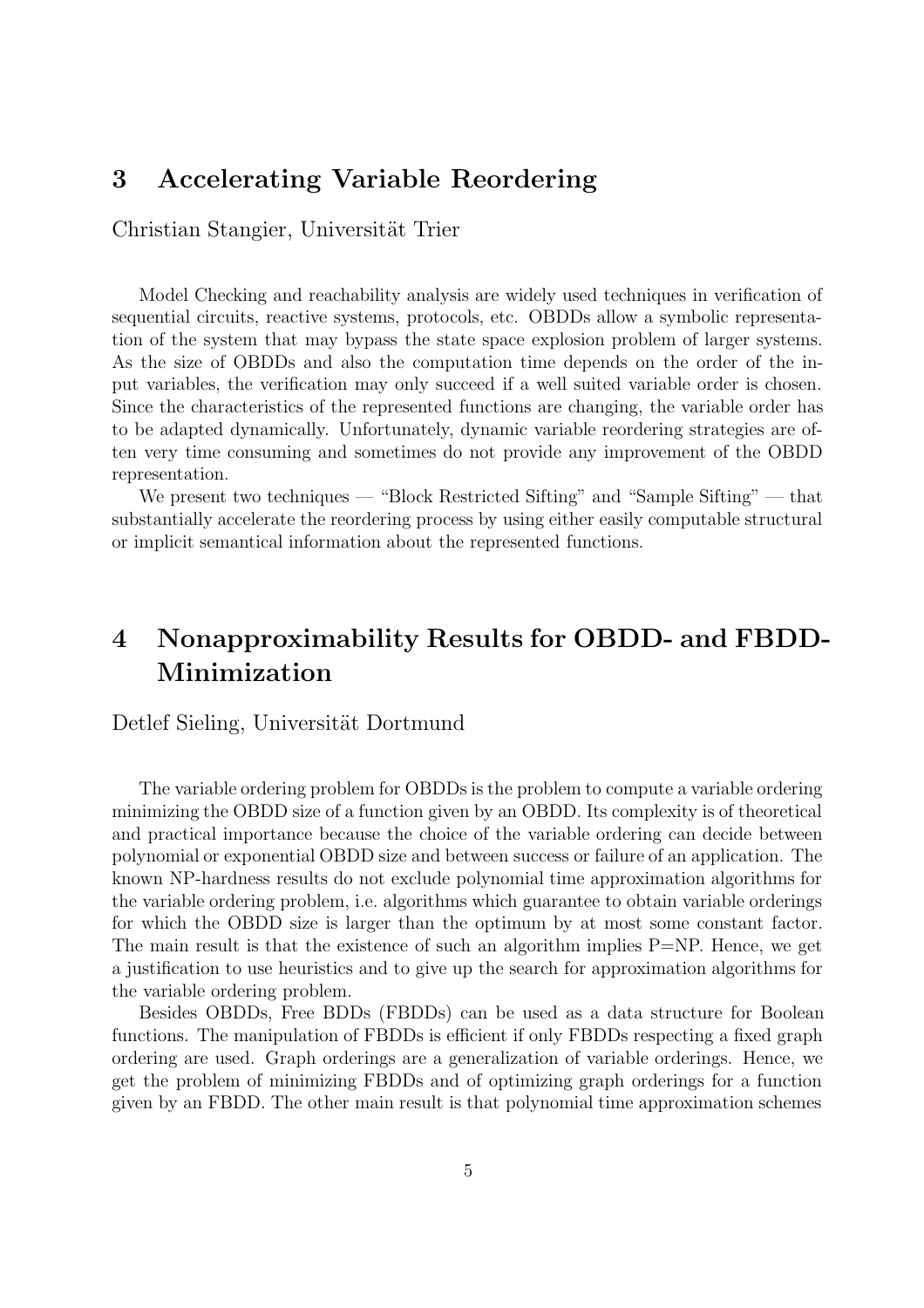for these problems imply P=NP or ZPP=NP, respectively. Approximation schemes are algorithms whose result is larger than the optimum by a factor of at most  $1+\epsilon$  where  $\epsilon > 0$ is part of the input. Again, we get a justification to use heuristics.

### 5 Minimization of Free BDDs

Wolfgang Günther, Universität Freiburg

Free BDDs (FBDDs) are a generalization of OBDDs that allow different orders of the variables on each path. They allow a more compact representation for Boolean functions, in some cases even an exponential reduction compared to OBDDs can be observed. Furthermore, many properties of OBDDs also hold for FBDDs, like e.g. the realization in PTL or the testability of the circuits (if they are directly mapped).

First, we presented an exact minimization algorithm for FBDDs, i.e. an algorithm that finds the minimal FBDD (in terms of the number of nodes) among all FBDDs representing the given function. But in spite of an effective pruning technique and the use of symmetries, the algorithm is only applicable to small functions. For those functions it turned out that sizes could not be reduced in most cases.

Furthermore, we presented a simple heuristic which can be seen as an extension of the exact method. Experimental results showed that in many cases, the best known OBDD sizes could be reduced by about 10%.

## 6 On a Method to Accelerate Functional Decompositions

Tsutomu Sasao, Kyushu Institute of Technology, Japan

A function  $f(X)$  has a simple disjoint decomposition if f is represented as  $f(X_1, X_2) =$  $g(h(X_1), X_2)$ . The problem of functional decomposition is to find a bipartition  $(X_1, X_2)$  of X such that  $f(X_1, X_2) = g(h(X_1), X_2)$ ; In this talk, I showed an efficient method to detect bipartitions  $(X_1, X_2)$  that do not produce decompositions for  $f(X)$ . It quickly reduces the search space for the decompositions by using a look-up table for undecomposable functions. A systematic method to find simple disjoint decompositions by BDD was presented.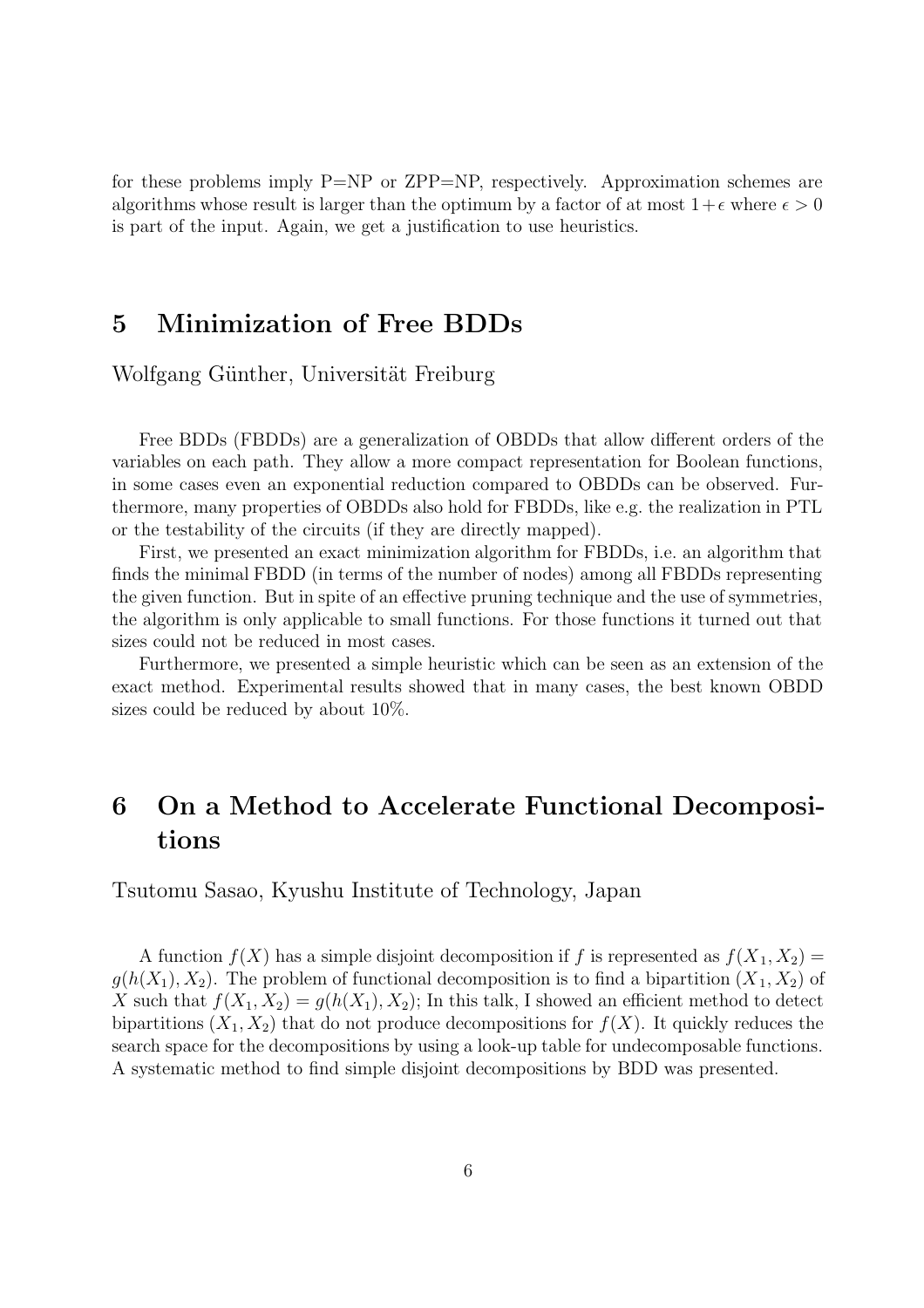## 7 Synthesis of controllers from Interval Temporal Logic specification and application to C program validation

Masahiro Fujita, Fujitsu Laboratories of America

Interval Temporal Logic (ITL) gives much more flexibility in describing both serial and parallel behaviors of digital systems. In order to verify systems with respect to it or synthesize circuits from it, ITL formulae must be expanded into automata first. This process is very complicated and mostly very time consuming. Here a restricted ITL is defined, whose intervals are always finite. Then FSM models can be relatively easily generated from such ITL formulae. Moreover, by using decision diagrams to represent generated sub-formulae when expanding given ITL formulae, the expansion process can be efficiently implemented. The experimental results demonstrated the usefulness of the proposed approach.

As an application of the proposed approach, ways to validate C programs with respect to ITL specification are also discussed.

## 8 Verification of Hierarchical State/Event Systems using Reusability and Compositionality

Gerd Behrmann, Aalborg University, Denmark

We propose two new techniques for the verification of state/event systems (a parallel extension of Mealy Machines) and a hierarchical extension. Compositional Backwards Reachability (CBR) uses a dependency analysis between the components of the system to determine which components to include in the reachability analysis. In this way CBR starts with a minimal set of components, performing backward steps that are possible regardless of the behavior of the remaining components. If necessary the set of components considered is extended according to the dependency analysis, reusing the work done with the smaller set. Using CBR we were able to verify a large number of reachability properties for a system containing 1492 parallel components (declared statespace of  $10^{476}$ ).

The Reusable Reachability Check (RRC) improves the verification of reachability properties for hierarchical systems. The technique chooses superstates as landmarks that guide the verification. Ones reachability of a superstate has been established, that information is reused for establishing reachability of subsets of the state space of the super state. When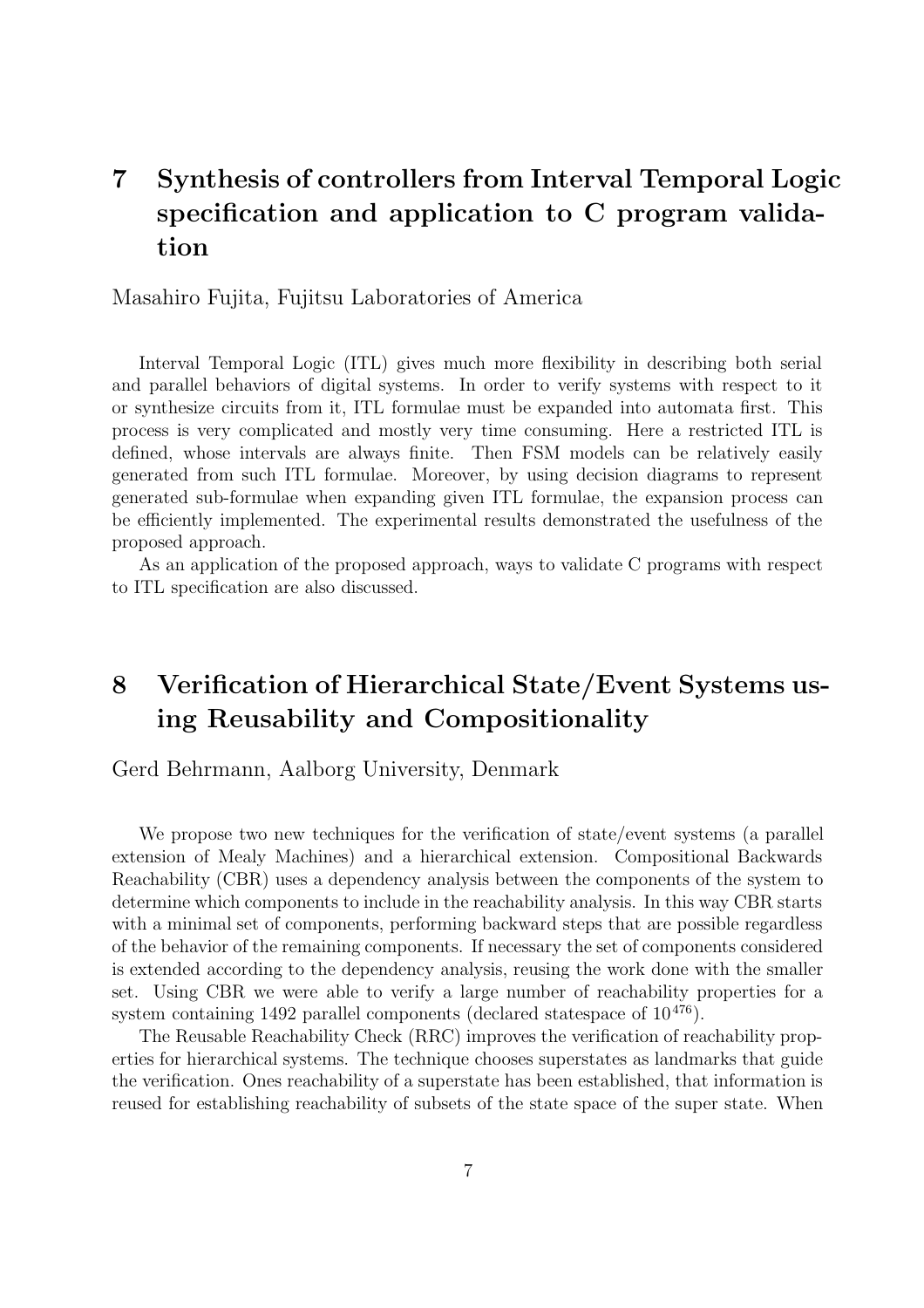combined with CBR, RRC has the additional benefit of dividing a reachability analysis into several simpler checks, each only requiring a small set of components in the CBR analysis. Experimental results show that CBR alone would suffer from an increasing hierarchical depth. With the addition of RRC verification of hierarchical systems becomes independent of the depth of the system.

#### 9 Guided Search for LTL model checking

Roderick Bloem, University of Colorado at Boulder

In order to avoid BDD size explosion during fixpoint computations, we can use a series of underapproximations to the transition relation. Using these underapproximations, we replace a fixpoint computation by a series of fixpoints that is often much easier to compute.

The underapproximations are provided by the user in the form of constraints on the circuit (hints). They are chosen so as to allow a "regular" exploration of the state space, avoiding a BDD blowup.

The application of hints to reachability analysis is known. Here we extend this approach to  $\omega$ -regular model checking in general, and LTL model checking in particular. We make a structural distinction between three types of Büchi automata: general, weak, and terminal. The latter two types occur frequently in LTL model checking, and can be checked more efficiently. Hints can be used for either of these types. Our preliminary experimental results show that this allows for efficient LTL model checking in many cases.

#### 10 Using Lower Bounds during BDD Minimization

Rolf Drechsler, Universität Freiburg

Ordered Binary Decision Diagrams (OBDDs) are a data structure for representation and manipulation of Boolean functions often applied in VLSI CAD. The choice of the variable ordering largely influences the size of the representation, i.e. it may vary from linear to exponential.

Efficient methods for exact and heuristic minimization of OBDDs are presented that make intensive use of lower bound computations during the optimization. By this large parts of the search space can be pruned resulting in very fast algorithms.

Using the exact algorithm it is for the first time possible to exactly minimize larger functions, e.g. adder functions with up to 64 variables. The heuristic approach achieves speed-ups of 70% compared to the classical approach that does not consider lower bounds.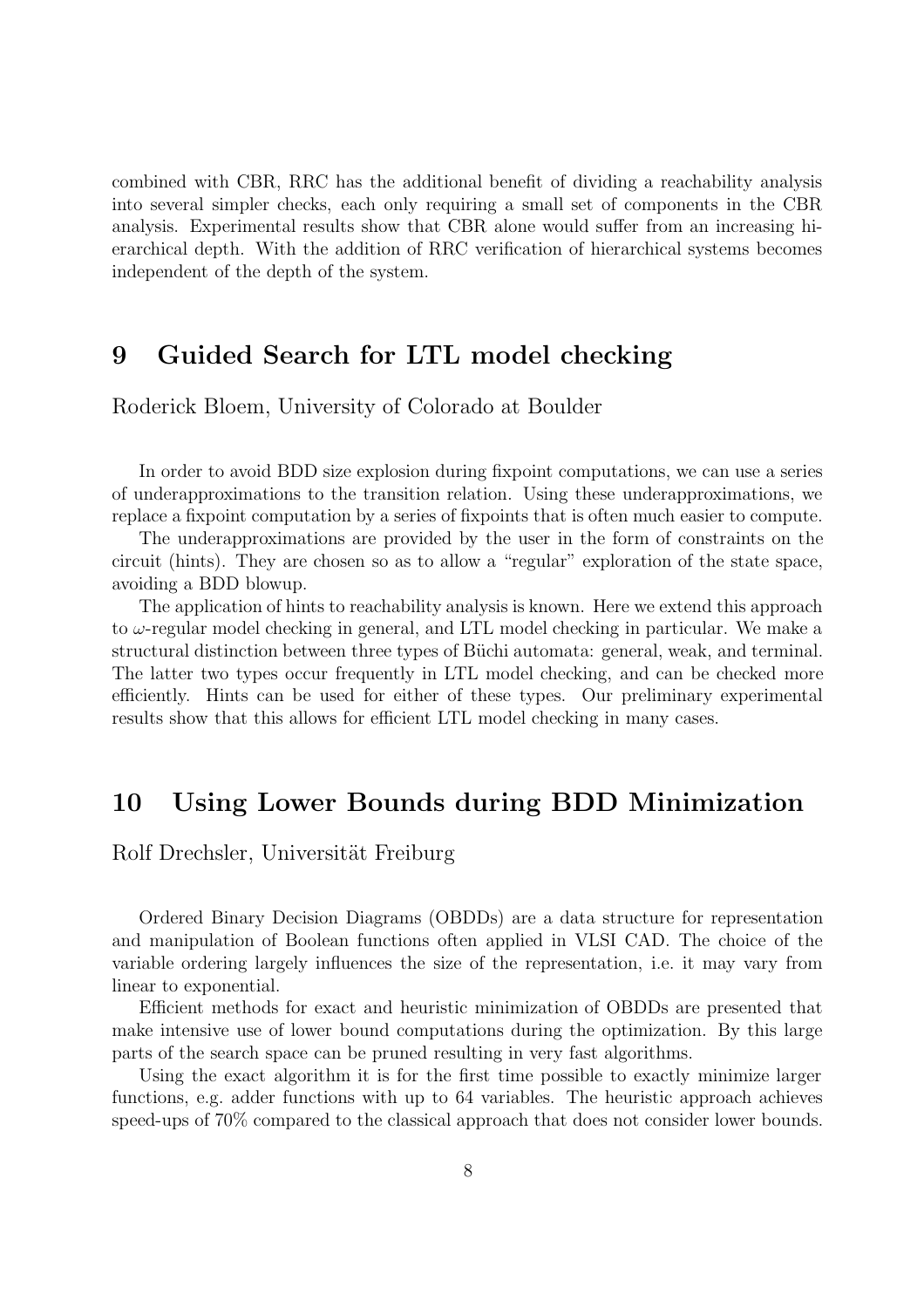### 11 OHO — OBDD Heuristics Online

Arno Wagner, Universität Trier

(http://www.informatik.uni-trier.de/TI/OHO.html)

One main problem with new published OBDD heuristics is that the information available to evaluate the characteristics of the heuristic is limited to the performance on some limited set of benchmarks. While this is sufficient for a first impression, if there is need for more information, like the performance on a special class of circuits, presently the only option is to reimplement the heuristic or to obtain the code. To really work with a heuristic one of these two things has eventually to be done, but as this is a lot of effort it is unsuitable for early evaluation purposes.

To address this problem we are constructing a system, called OHO, that using the WWW offers an easy way to use OBDD-tools online. The user is presented with a webform that allows to choose parameters and submit input data for the tool that contains the heuristic. Presently available are Block Restricted Sifting and (soon) Sample Sifting in SMV as well as Block Restricted Sifting, Sample Sifting and Linear Sifting within CUDD via nanotrav.

We describe architectural and implementational aspects such as scalability, dependability and flexibility. With our system it is quite easy to add additional user-interfaces and OBDD-based tools. Adding more machines to do the actual computations is easy as well. An additional benefit is that these machines doing the computations need not to be at our site, but even remote machines connected to the internet can be used to do computations with tools that are only available on these remote machines. Such remote computations would not be visible to the user.

#### 12 More Bad BDD Ideas

Alan J. Hu, University of British Columbia

Following my pattern from the seminar two years ago, I decided once again to present ideas that did not work — as a basis for discussion and feedback. I presented three different ideas:

1. For the problem of computing the existential quantification of the conjunction of a set of BDDs, the idea is as follows: Given  $\exists x [c_1 \wedge \ldots \wedge c_n].$ 

Let  $c_i' = \exists x \ c_i$ .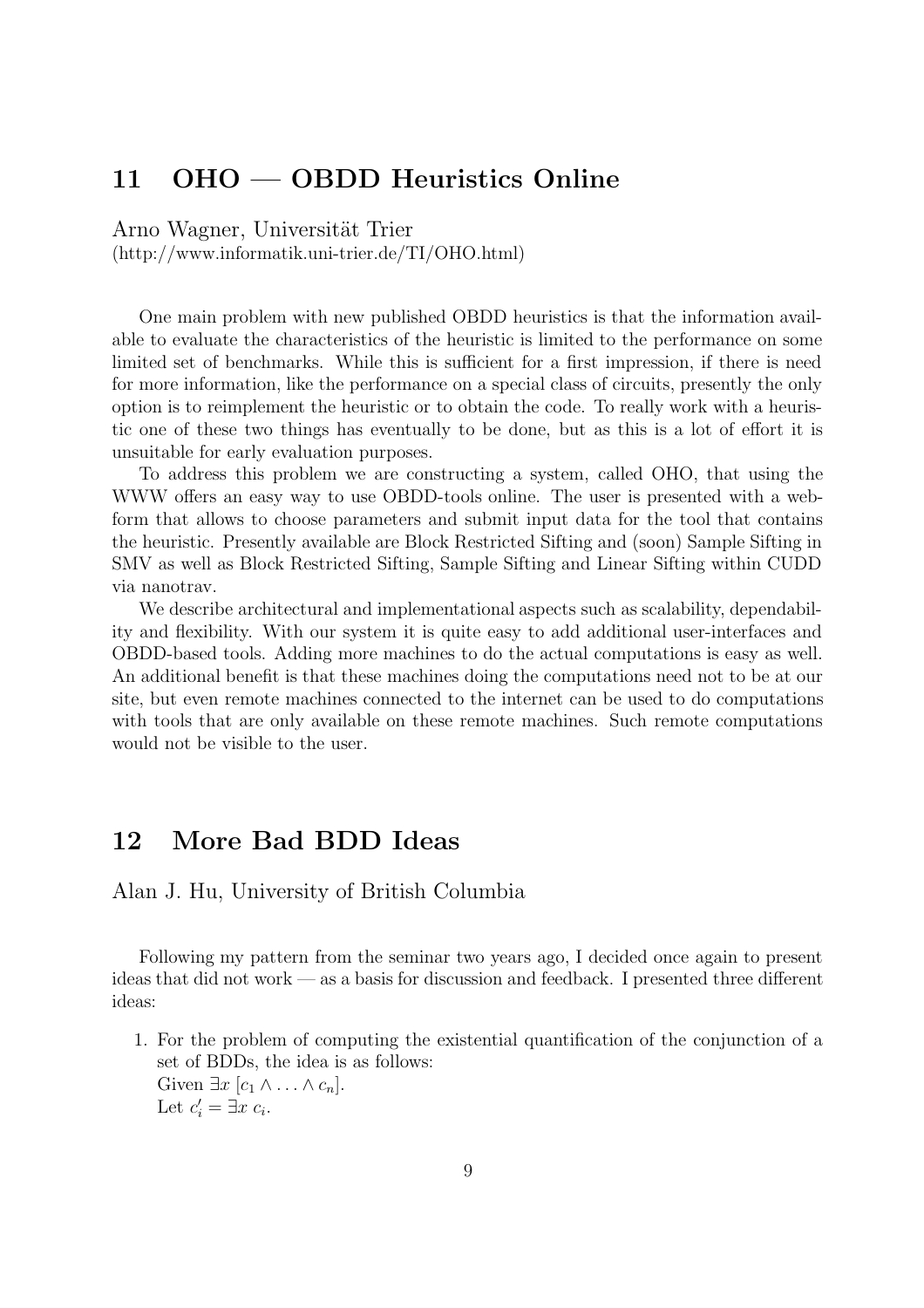Let  $\hat{c}_i = c_i \downarrow c'_i$  $\mathbf{y}'_i$ , where  $\downarrow$  denotes any simplification operation. Then the desired result is

$$
c'_1 \wedge \ldots \wedge c'_n \wedge \exists x (\bigvee_{i=1}^n \hat{c}_i).
$$
  
This gets built as a single BDD.

Unfortunately, the method usually fails because the conjunction of the  $\hat{c}_i$  blows up.

- 2. In BDD result caching, the observation was made that results based on variables earlier in the variable ordering represent more work. Hence, it might make sense to give priority to higher-level calls. We were able to improve the hit rate, but not to gain speed up. A major difficulty is that the cache gets called so frequently that we cannot afford much computation.
- 3. I continue to feel that there must be some way to get "global" functional information for variable ordering, rather than relying on the local search of e.g. sifting. For this failed idea, we started out trying to use sparse matrix profile reduction heuristics combined with ad hoc measures of affinity between variables. Eventually, we settled on a simple heuristic:
	- (a) For variables i and j,  $i < j$ , define

$$
a_{ij} = \min\left(\frac{t_{ij}}{n_j}, \frac{f_{ij}}{n_j}\right),\,
$$

where  $n_j$  = number of nodes on level j

 $t_{ij}$  = number of nodes on level j assuming  $x_i$  is true

 $f_{ij}$  = number of nodes on level j assuming  $x_i$  is false

It is easy to get these numbers without building the cofactors.

- (b) Make the matrix symmetric.  $a_{ii} = 1$ .
- (c) Set the lower 90% of matrix entries to 0 to get a sparse matrix.
- (d) Compute the order that pushes the zeros to the lower right.

This algorithm on the ISCAS 89 benchmarks produced results that were better than window 4 to convergence and worse than sifting. It also ran fast, but not fast enough to be interesting.

I closed my talk by emphasizing the need for good experimental methodology, especially the need for good examples for benchmarks that are public, easy to process, but also large and real.

The ideas presented included work by Felix Chary, David Currie, Paul Kundarewich, and Kim Milvary-Jenson. They should share in the credit for any good ideas here; I assume full responsibility for any stupidity.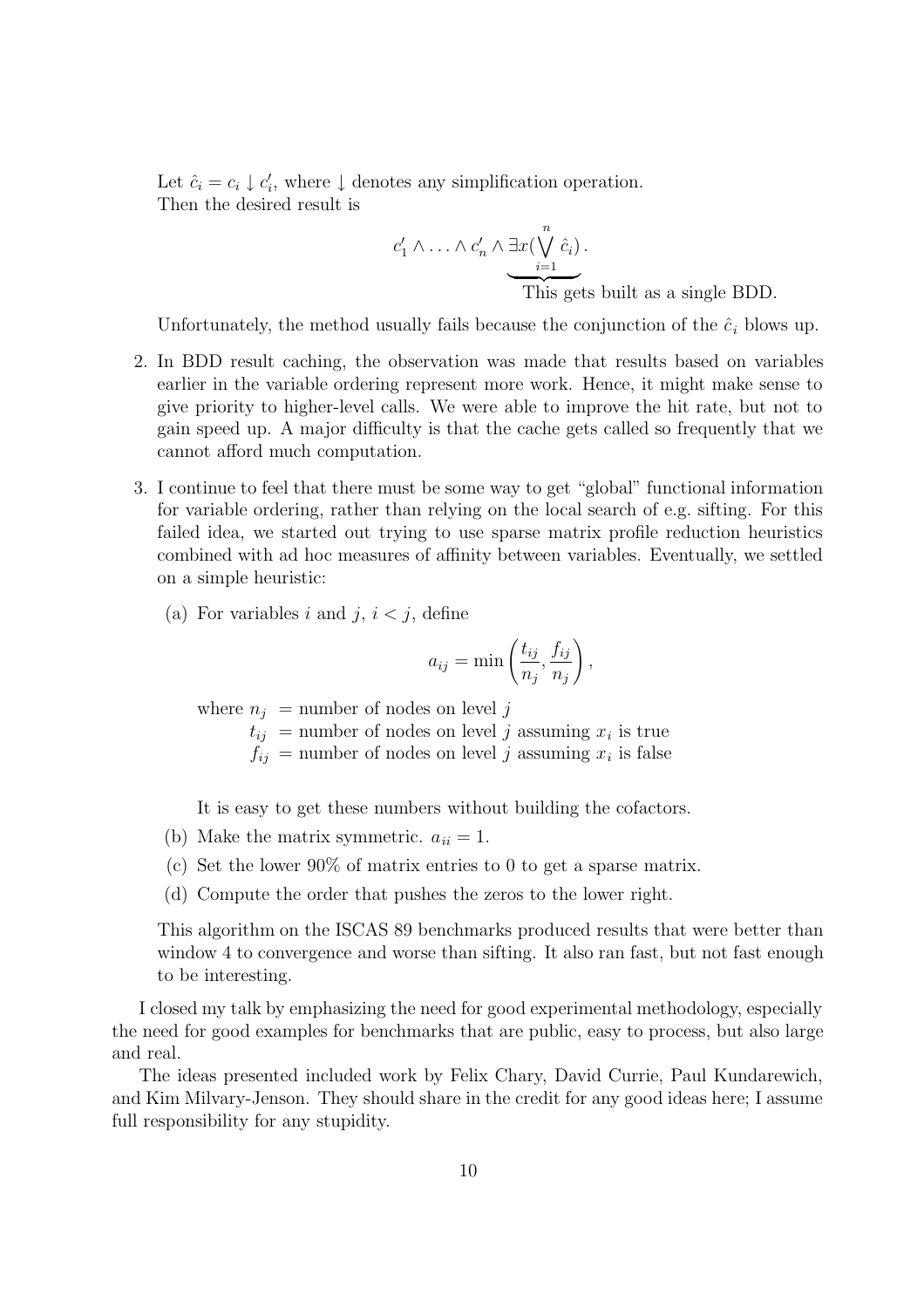## 13 An Implicit Method of Boolean Resubstitution in Multi-Level Logic Synthesis

Shin-ichi Minato, NTT Optical Network Systems Labs., Japan

In recent a few years, we have been developing a multi-level logic synthesis program based on implicit cube set representation with zero-suppressed BDDs (ZBDDs). Our program "SDDOPT" is much faster than SIS, which is based on explicit cube set representation, and in many cases SDDOPT produces as good results as SIS in terms of optimization quality. However, there are some exceptional cases where the result of SDDOPT is much worse (more than 400%) than SIS's result. In such cases, SIS uses Boolean resubstitution techniques by using the correlationship of the multiple primary output functions. This is sometimes quite effective, so we introduced this resubstitution techniques into SDDOPT.

SIS performs Boolean resubstitution using ESPRESSO based on explicit cube set representation, but we developed a new method of Boolean resubstitution using ISOP (Minato-Morreale) algorithm based on implicit cube set representation. In this talk, we show a trivial but effective heuristic method to perform Boolean resubstitution using M-M algorithm. Experimental results show that our method is very effective to the instances where SDDOPT was much worse than SIS, and thus our method fills the gap between SDDOPT and SIS in terms of optimization power. Computation time is a little increased, but still much faster than SIS. Lastly, we can conclude that there are some typical cases where the optimization result is very sensitive to the Boolean resubstitution, and our method is useful to such cases.

#### 14 In-Place Power Optimization for LUT Based FPGAs

Balakrishna Kumthekar, University of Colorado at Boulder

We consider a technique to perform power-oriented re-configuration of a system implemented using LUT-based FPGAs. The main features of our approach are: Aggressive exploitation of degrees of freedom, concurrent optimization of multiple LUTs based on Boolean relation, and in-place reprogramming without re-placement and re-routing. Our technique optimizes the combinational component of the CLBs after layout and does not require any re-routing or re-wiring. Hence, delay and CLB usage are left unchanged, while power is minimized. The algorithm operates locally on the various LUT clusters of the network. It is applicable and best performs on large examples. An average power reduction of 20% has been obtained on standard benchmarks.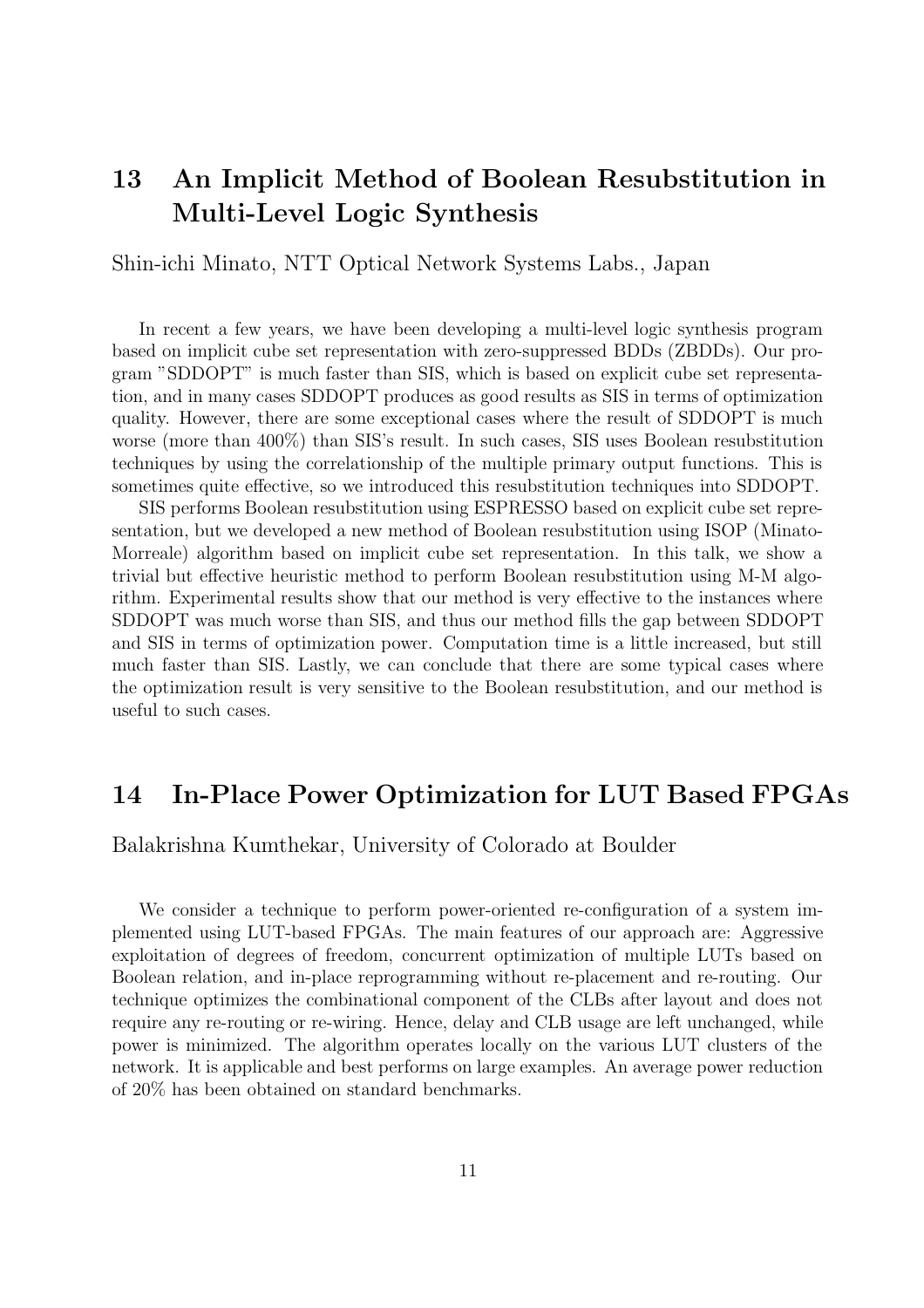#### 15 Symbolic BDD techniques for Exact Scheduling

Forrest Brewer, ECE/UCSB Santa Barbara CA

We describe a technique for representation of CDFG resource scheduling on a BDDbased automata model. This model is very efficient when compared to previous work and several examples of exact solution of large problems are reported for the first time. Key to this technique is the representation of our operation node on a single bit NFA automata. In this way, all scheduling constraints are easily added to the automata transition relation. Scheduling then proceeds via symbolic state enumeration until a terminal state is reached. A reverse traversal then restricts solutions to only the shortest paths. In the case of control dependent scheduling, added bits guard the switching behavior and implicitly allow all forms of code hoisting and CDFG optimization. However, the set of minimum time schedules must be validated to ensure causal scheduling. This is done using an iterative fixed point procedure. We also introduced the problem of protocol based scheduling based on the idea of automata co-execution in a generalization of this model.

#### 16 MORE good BDD ideas

Andreas Hett, Universität Freiburg

The MORE-approach idea performing synthesis by introducing a set of operator nodes atop of the operand BDDs, shifting them by specialized level exchanges and regaining canonicity by means of a reduction run, proved to be a good alternative for combinational problems. However for sequential problems (e.g. model checking) synthesis behavior differs a lot. Especially due to the lack of parallelity (e.g. pipelining) a CT (computed table) has a much higher influence on the calculation process and this was added in our new approach. In order to allow transformations on operator nodes (giving the opportunity to eliminate operator nodes before actually carrying out the operator), an online-reduction (for eliminating superfluous calculation paths as soon as possible) and the opportunity to synthesize on selected "promising frontiers" we introduced a new implementation of MORE. This last feature allows us to not only handle 1-path (DFS) or all nodes of a level (BFS) but handling the most "promising paths" first. The best solution to find these paths would be an oracle telling us in no time which sub-problem to solve first in order to get the most reductions eliminating neighbored branches which leads to a better performance. However this oracle doesn't exist and we have to rely on an estimation of our current stage (i.e. analysis of the BDD operands that are to be combined) to get this data. The better, faster and more precise this estimation works, the more profit we can make, improving on runtime and memory usage as well.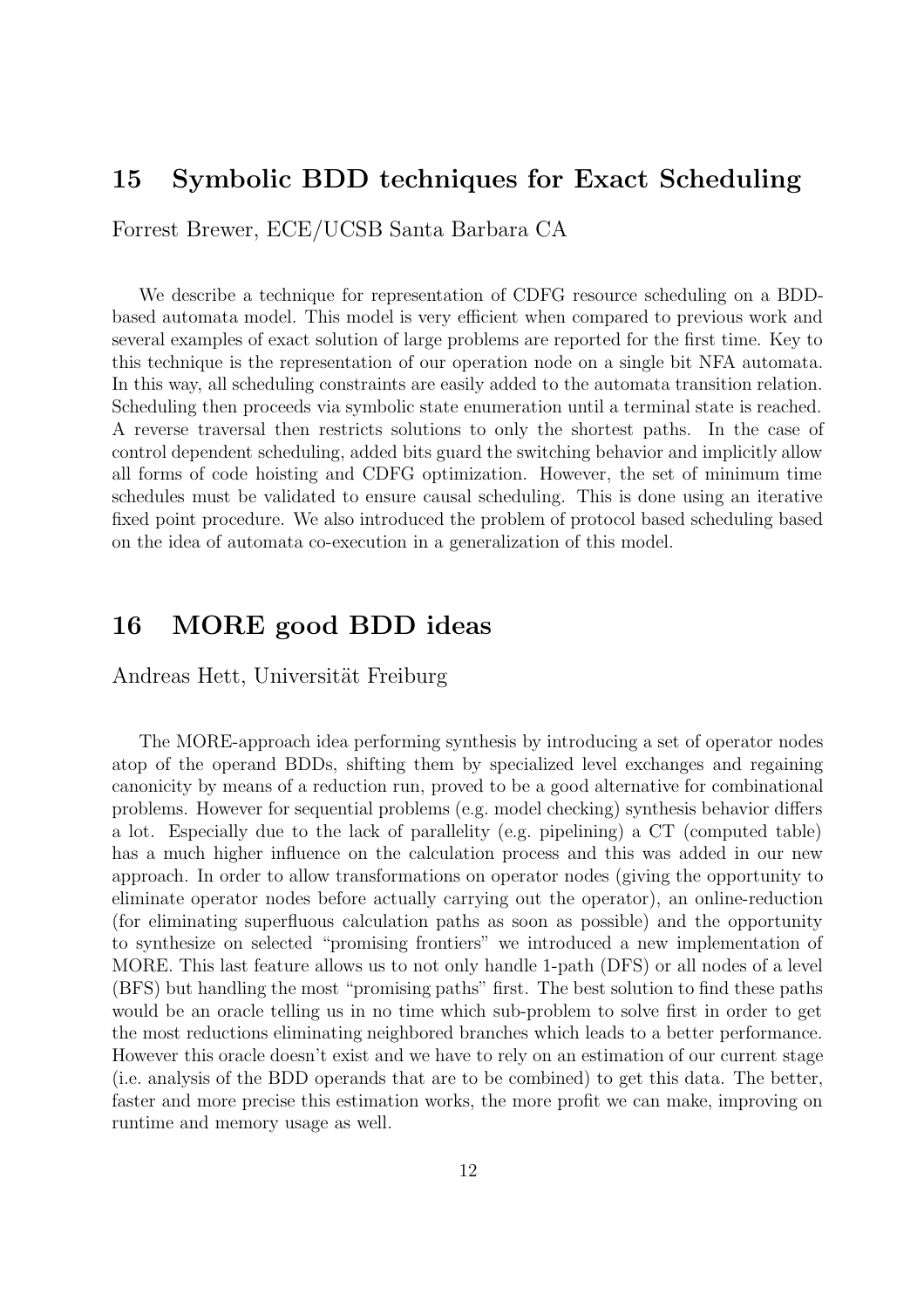## 17 Improving Reachability Analysis by means of Activity Profiles

Gianpiero Cabodi, Politecnico di Torino

Symbolic techniques are still limited by the size of the BDDs involved in computations. Extending their applicability to larger and real circuits is still a key issue.

Within this framework, we introduce "activity profiles" as a novel technique to characterize transition relations. We use an inexpensive reachability analysis phase as a "learning" methodology to collect activity measures for each BDD node of the transition relation. We operate within inner steps of image computations based on the relational product operator. For each node of the transition relation we record countings of recursions and operation cache hits, as well as a measure of newly generated nodes.

The above informations can be used for several purposes. In particular, we present an application of activity profiles in the field of reachability analysis. We propose transition relation subsetting and partial traversals of the state transition graph. We show that a sequence of partial traversals is able to complete a reachability analysis problem with improved memory and time performance.

## 18 Approximate Reachability Don't Cares in Model Checking

In-Ho Moon, University of Colorado at Boulder

RDCs (Reachability Don't Cares) can have a dramatic impact on the cost of CTL Model checking. Unfortunately, RDCs are often much more difficult to compute than the satisfying set of typical CTL formulas. We address this problem through the use of Approximate Reachability Don't Cares (ARPCs), computed with the algorithms developed for the VERITAS sequential synthesis package. ARDCs represent an upper bound on the set of true reachable (Don't Cares) states. ARDCs can be 10X to 100X (or much more for very large circuits) cheaper to compute than RDCs, and in some cases have the same dramatic effect on CTL model checking as the real RDCs. We also discuss the application of ARDCs to the problem of exactly computing the RDCs themselves. Experiments on industrial benchmarks show that order of magnitude speedups are possible, and occurs frequently. The experimental results presented strongly support our claim that ARDCs play a safe and important way out of a serious dilemma: RDCs are necessary for tractable model checking of many large circuits, but the computation of the RDCs themselves in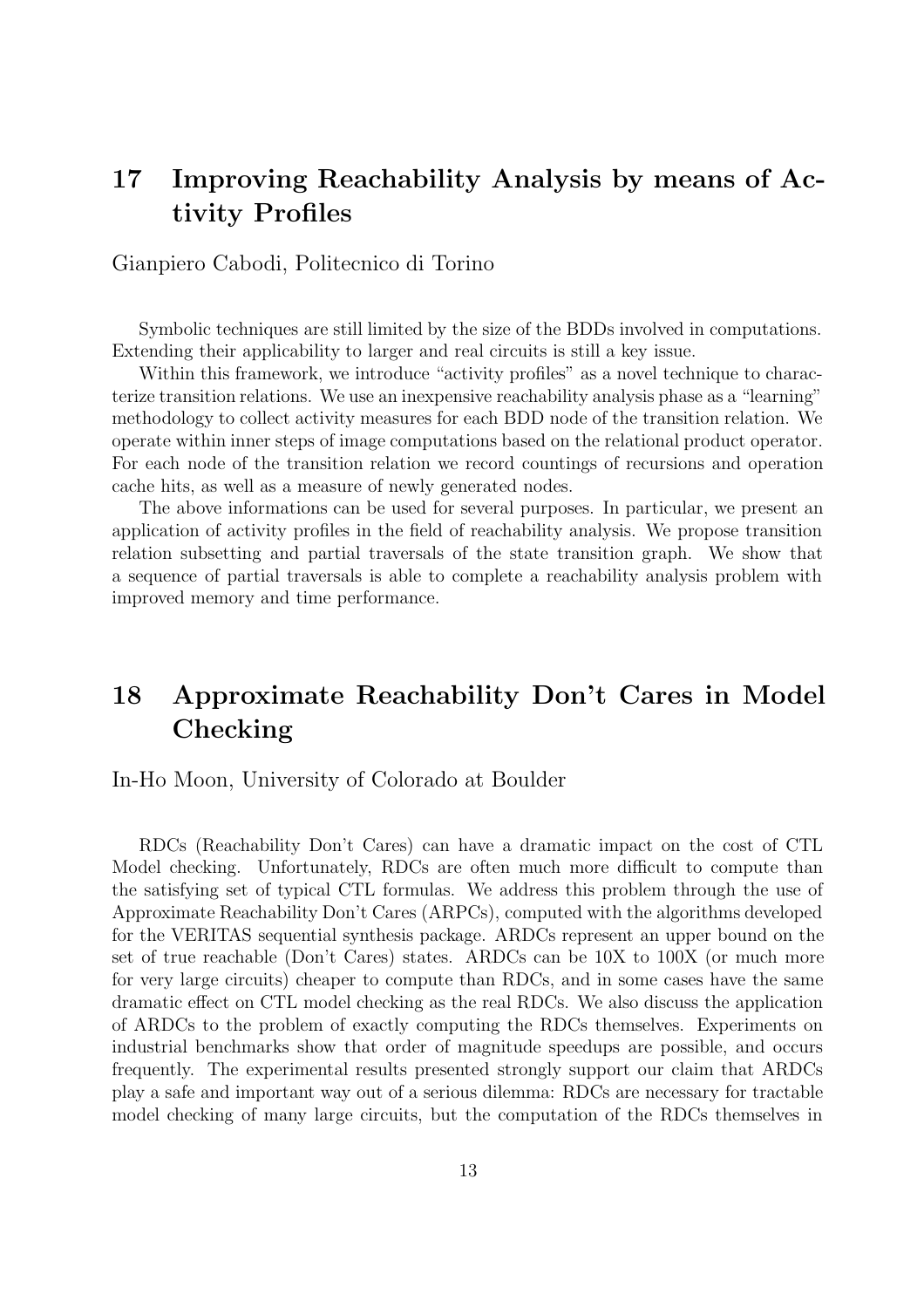often intractable. We include significant extensions of the VERITAS algorithms, and show that they can be up to an order of magnitude faster, while computing a virtually identical upper bound.

#### 19 Decision Diagrams and Division

Christoph Scholl, Universität Freiburg

Several types of Decision Diagrams (DDs) have been proposed for the verification of Integrated Circuits. Recently, word-level DDs like BMDs, ∗BMDs, HDDs, K∗BMDs and ∗PHDDs have been attracting more and more interest, e.g., by using ∗BMDs and ∗PHDDs it was for the first time possible to formally verify integer multipliers and floating point multipliers of "significant" bitlengths, respectively.

On the other hand, it has been unknown, whether division, the operation inverse to multiplication, can be efficiently represented by some type of word-level DDs. In this paper we show that the representational power of any word-level DD is too weak to efficiently represent integer division. Thus, neither a clever choice of the variable ordering, the decomposition type or the edge weights, can lead to a polynomial DD size for division.

For the proof we introduce Word-Level Linear Combination Diagrams (WLCDs), a DD which may be viewed as a "generic" word-level DD. We derive an exponential lower bound on the WLCD representation size for integer dividers and show how this bound transfers to all other word-level DDs.

Moreover we presented an idea how to verify dividers using word-level DDs all the same (by means of a transformation approach).

### 20 A Word-Level graph manipulation Package

Stefan Höreth, Siemens AG

In the talk I presented a decision diagram package for Word-level graph manipulation. The package is a framework that supports many well-known, ordered types of decision diagrams, like OBDDs, ∗BMDs and K∗BMDs.

Major features of the package, currently not found in other implementations are

- its support for hybrid operations involving multiple graph types
- its support for dynamic reordering techniques for graph types like ∗BMDs or K∗BMDs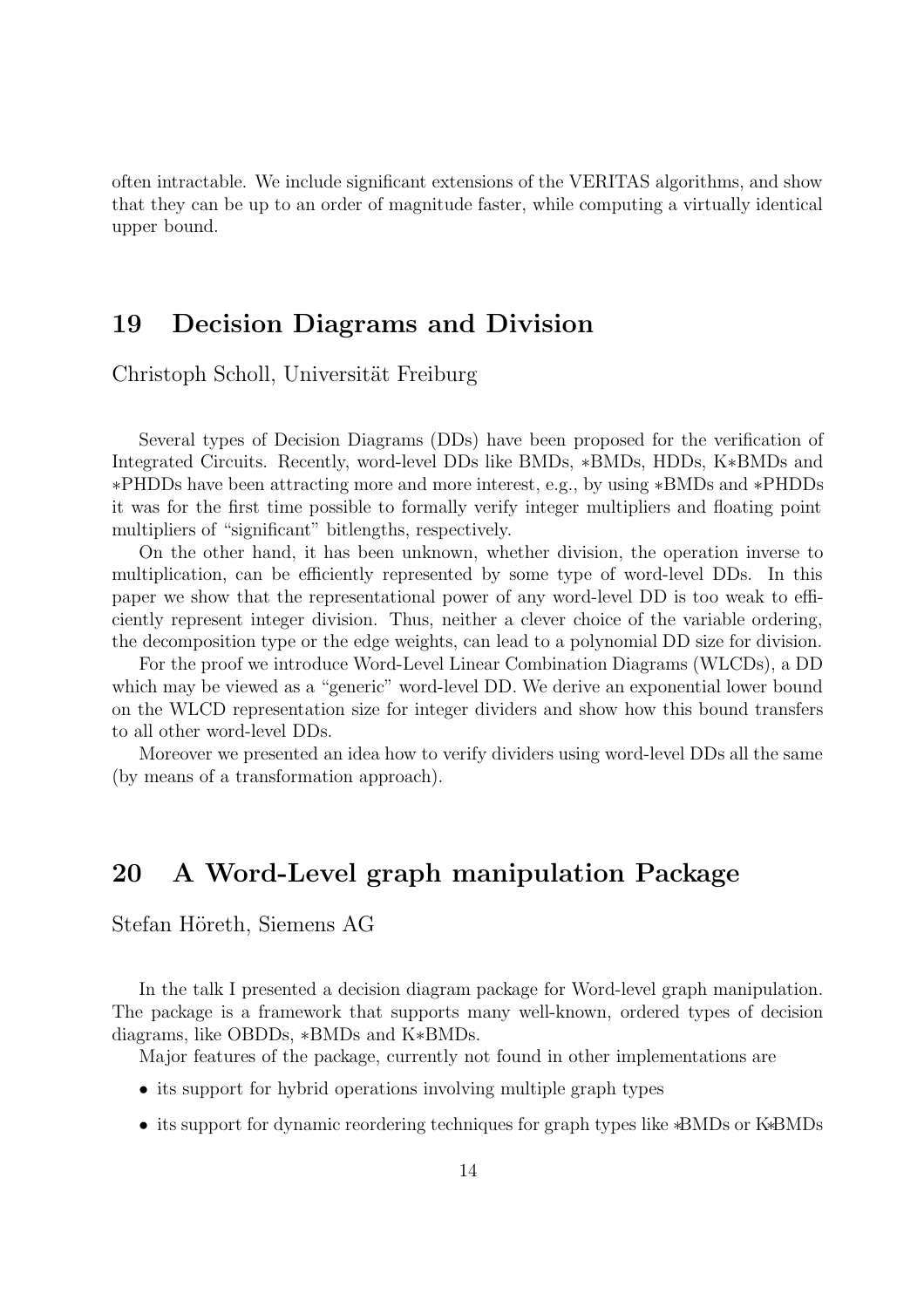• a complete set of data-path operations.

I like to invite everyone to check-out the web-page

http://www.rs.e-technik.tu-darmstadt.de/∼sth

for background information and demos.

#### 21 Automatic Test Derivation for Real-Time Systems

Brian Nielsen, Aalborg University, Denmark

For real-time systems the timelyness of a response is equally important as the correct type of response. An actual implementation of such a system must therefore be checked by means of testing with respect to both logical and timing errors.

We propose an algorithm for automatically deriving test-cases from specifications given as Event Recording Automata, a subclass of timed automata. To aid testselection we partition the statespace of the specification into coarse equivalence classes and cover each with at least one test. The reachable parts of the equivalent classes can be computed by solving linear inequalities.

Our technique is implemented in a prototype tool which uses difference bound matrixes as the underlying data-structure.

#### 22 Satisfiability on a netlist of BDDs

Vigyan Singhal, Cadence Berkeley Labs.

We are interested in solving a SAT problem, expressed as a set of BDDs: the root BDD,  $f(\bar{X}, \bar{Y})$  and the cutpoint BDDs,  $y_i \equiv f_i(\bar{X}, \bar{Y})$ . Here  $\bar{X}$  and  $\bar{Y}$  represent the sets of input and cutpoint variables. These problems arise from solving analysis problems on Boolean circuits, where the circuits are so large that building one BDD is impossible, and cutpoints (denoted by  $Y$  variables) have to be introduced. Our applications for these problems include timing analysis, combinational verification, LTL model checking and directed simulation.

The basic algorithm to solve this problem is to successively substitute the cutpoint functions until either a) the root BDD is 0, or b) there exists a satisfiable path in the root BDD consisting of only  $\bar{X}$  variables. Clearly the order of composition is important,